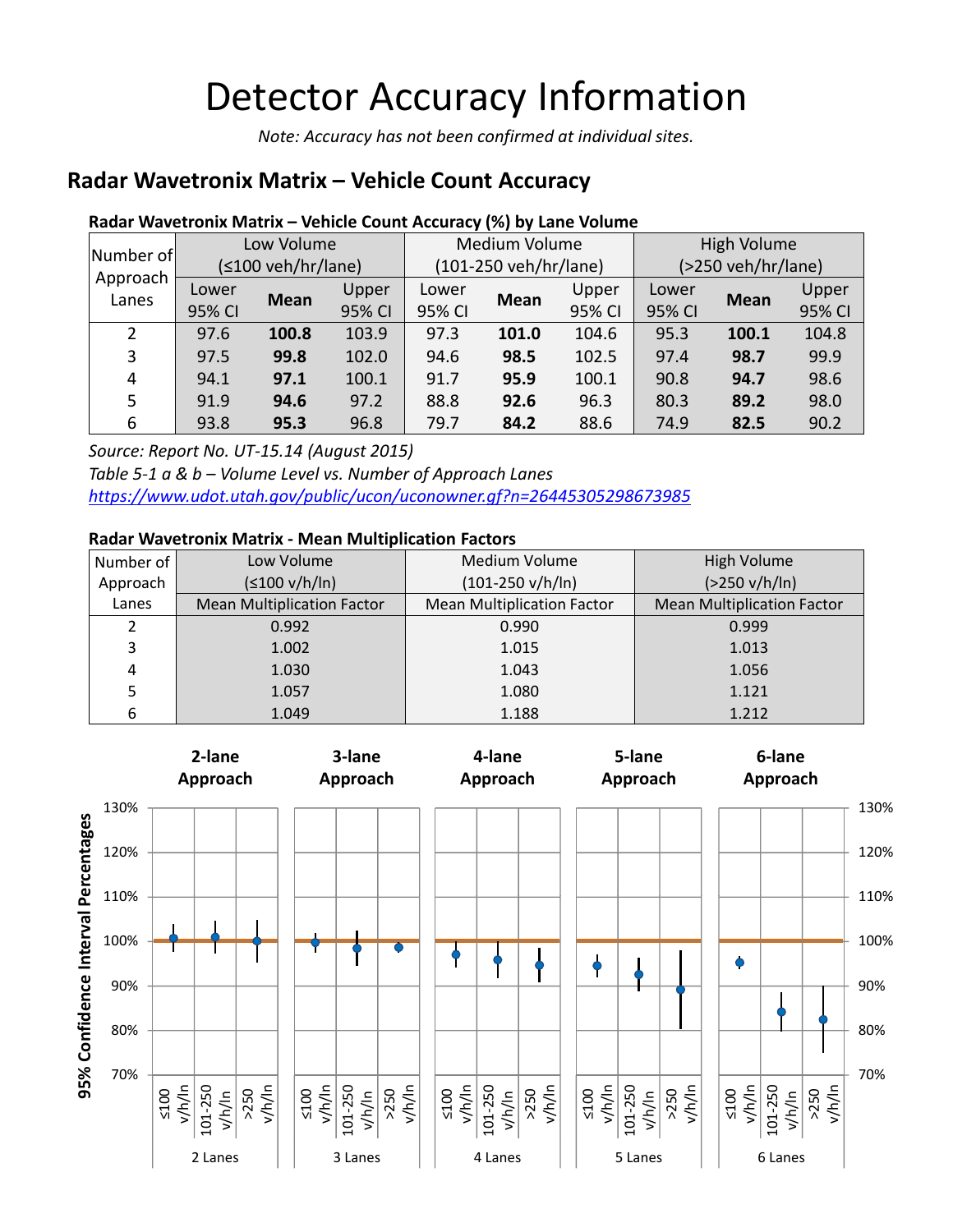# Detector Accuracy Information

*Note: Accuracy has not been confirmed at individual sites.*

## **Radar Wavetronix Advance – Vehicle Count Accuracy**

### **Radar Wavetronix Advance – Vehicle Count Accuracy (%) by Lane Volume**

| Number of         | Low Volume         |             | Medium Volume |                       |             | High Volume |                    |             |       |
|-------------------|--------------------|-------------|---------------|-----------------------|-------------|-------------|--------------------|-------------|-------|
|                   | (≤100 veh/hr/lane) |             |               | (101-250 veh/hr/lane) |             |             | (>250 veh/hr/lane) |             |       |
| Approach<br>Lanes | Lower              | <b>Mean</b> | Upper         | Lower                 | <b>Mean</b> | Upper       | Lower              | <b>Mean</b> | Upper |
|                   | 95% CI             |             | 95% CI        | 95% CI                | 95% CI      | 95% CI      |                    | 95% CI      |       |
| 1                 | 94.7               | 105.7       | 116.6         | 98.1                  | 101.4       | 104.7       | 86.6               | 93.5        | 100.4 |
| 2                 | 87.6               | 95.8        | 104.0         | 86.9                  | 90.5        | 94.1        | 83.5               | 87.8        | 92.2  |
| 3                 | 85.7               | 90.3        | 95.0          | 80.5                  | 85.4        | 90.2        | 74.1               | 77.8        | 81.5  |

*Source: Report No.* UT‐16.05 ‐ May 2016

*Table 5‐2 – Combined Mean Accuracy*

*Table 5‐4 – Combined 95% Confidence Interval of the Mean*

*https://www.udot.utah.gov/main/uconowner.gf?n=28384521790001597*

#### **Radar Wavetronix Advance – Mean Multiplication Factors**

| Number of | Low Volume                        | Medium Volume                     | High Volume                       |  |  |
|-----------|-----------------------------------|-----------------------------------|-----------------------------------|--|--|
| Approach  | (≤100 veh/hr/lane)                | (101-250 veh/hr/lane)             | (>250 veh/hr/lane)                |  |  |
| Lanes     | <b>Mean Multiplication Factor</b> | <b>Mean Multiplication Factor</b> | <b>Mean Multiplication Factor</b> |  |  |
|           | 0.946                             | 0.986                             | 1.070                             |  |  |
| 2         | 1.044                             | 1.105                             | 1.139                             |  |  |
| 3         | 1.107                             | 1.171                             | 1.285                             |  |  |

*Source: Report No.* UT‐16.05 ‐ May 2016 *Table 5‐5 – Mean Multiplication Factors https://www.udot.utah.gov/main/uconowner.gf?n=28384521790001597 p g gf*